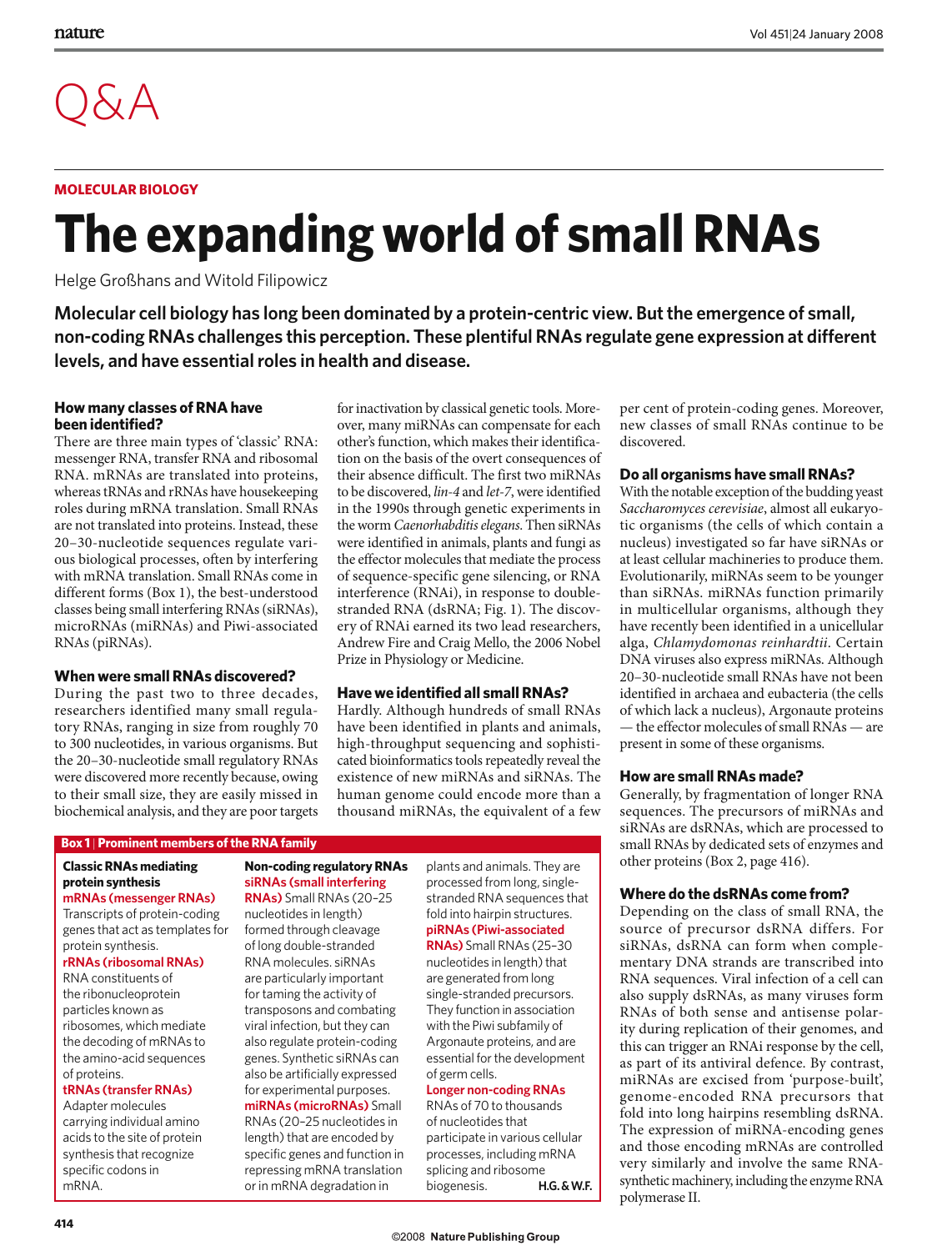

wild type **Example 2018** RNAi

**Figure 1** | **First phenotypic description of RNA interference. White sections in petunia flowers represent areas where RNAi has silenced a gene involved in flower coloration.**

#### **How do small RNAs function?**

They recognize their RNA targets by sequencespecific base-pairing. The outcome of the small-RNA–mRNA association depends on the degree of complementarity between the two sequences. When base-pairing is perfect, or almost perfect, as is the case for siRNAs (and possibly piRNAs), the target mRNA is cleaved in the middle of the small-RNA–mRNA duplex. Most plant miRNAs and some animal miRNAs function similarly. But most animal miRNAs base-pair imprecisely with mRNAs to repress their translation or to induce their breakdown. Irrespective of basepairing precision, small RNAs rely on proteins of the Argonaute family for their activity. In fact, it is the protein partners of small RNAs that bring about repression of translation or mRNA cleavage; small RNAs act only as guides to tell Argonaute proteins which mRNAs to target.

#### **So can their mRNA targets be predicted through sequence analysis?**

Unfortunately, the devil is in the detail — at least in the case of animal miRNAs, which mostly base-pair to their mRNA targets with limited complementarity. Although sequence analyses have revealed some criteria for interaction between miRNA and mRNA, and many bioinformatics tools for target identification are available, sequence-based predictions frequently yield false positives or miss true targets. So identification of bona fide miRNA targets requires extensive experimentation. By contrast, most targets of siRNAs and plant miRNAs can be reliably predicted on the basis of near-perfect sequence complementarity.

#### **To prevent protein synthesis, isn't it simpler to stop mRNA production?**

Yes. Intuitively, terminating transcription seems a much more obvious mechanism. But a block in protein production always lags behind a block in transcription — even if transcription is stopped, mRNA sequences that have already been made can still be translated into proteins. So by targeting the existing mRNA pool, small RNAs block or attenuate protein synthesis very rapidly and, occasionally, even reversibly. In addition, because individual small RNAs can simultaneously target tens if not hundreds of mRNAs for different proteins, they are well suited to coordinate the expression of genes that function in the same or related pathways. For example, during zebrafish embryonic development, a specific miRNA, *miR-430*, targets hundreds of mRNAs for rapid degradation, facilitating embryos' transition to a new developmental programme that requires a separate set of proteins. The ability of different miRNAs to concurrently target several sequences of the same mRNA further increases their potential to fine-tune gene expression.

#### **Is all of this small-RNA-mediated regulation post-transcriptional?**

No — small RNAs also affect DNA transcription, particularly in plants and fission yeast. They do this by sequence-specific targeting of chromatin (complexes of DNA with histone proteins), converting it to the heterochromatin form that is not easily accessible to the transcriptional machinery. Strikingly, in some lower eukaryotes small RNAs also direct massive genomic DNA rearrangements. In mammals, however, there is currently only limited evidence for small-RNA functions other than post-transcriptional regulation.

#### **Do small RNAs always silence gene expression?**

In some conditions, small RNAs may also activate gene expression, although the mechanisms are currently not well understood. Indeed, a liver-specific miRNA, *miR-122*, is even needed for successful replication of the hepatitis C virus.

#### **What biological processes do small RNAs regulate?**

miRNAs were originally identified in *C. elegans* for their central role in development. Consistent with their function in differentiation and development, expression of many miRNAs is tissue-specific (Fig. 2) or is associated with certain developmental stages. miRNA expression patterns often change in diseases such as cancer. And, as many of the known and predicted miRNA targets have roles in disease, it is widely believed that dysregulation of miRNA expression contributes to disease pathology.

It is less clear whether siRNAs have similarly important functions, although in plants they have already been identified as essential players in the regulation of stress resistance. In fission yeast and plants, siRNAs contribute to heterochromatin formation.

#### **And what is the link to viruses?**

The use of RNAi as a defence mechanism against viruses may have been a driving force in the evolution of the siRNA pathway. In plants, siRNAs are an essential layer of antiviral defence. Also, in plants and invertebrates, siRNAs silence mobile genetic elements called transposons, which would otherwise 'jump' around the genome and disrupt cellular genes. It is not well known whether these small-RNA functions are also crucial in vertebrates, in which the invention of a protein-based adaptive immune response may have reduced reliance on antiviral RNAi activity.

FROM LEFT TO RIGHT: *FUNCT. PLANT BIOL.* **29,** 1501–1506 (2002); *PLANT J.***13,** 401–409 (1998); *PLANT CELL* **2,** 279–289 (1990)

UNCT PLANT BIOL

**ROM LEFT TO RIGHT:** 

29, 1501-1506 (2002); PLANT J. 13, 401-409 (1998); PLANT CELL 2, 279-289 (1990)



**Figure 2** | **miRNAs have tissue-specific functions. In zebrafish embryos, localization patterns of individual miRNAs indicate that their activity could be limited to tissues and organs in which they are expressed. As indicated by blue staining,** *miR-206* **is mainly expressed in the muscle,** *miR-126* **in the blood vessels and the heart,** *miR-200a* **in the lateral-line system (a mechanosensory system detecting water motion) and sensory organs, and** *miR-30c* **in the kidney precursor.**